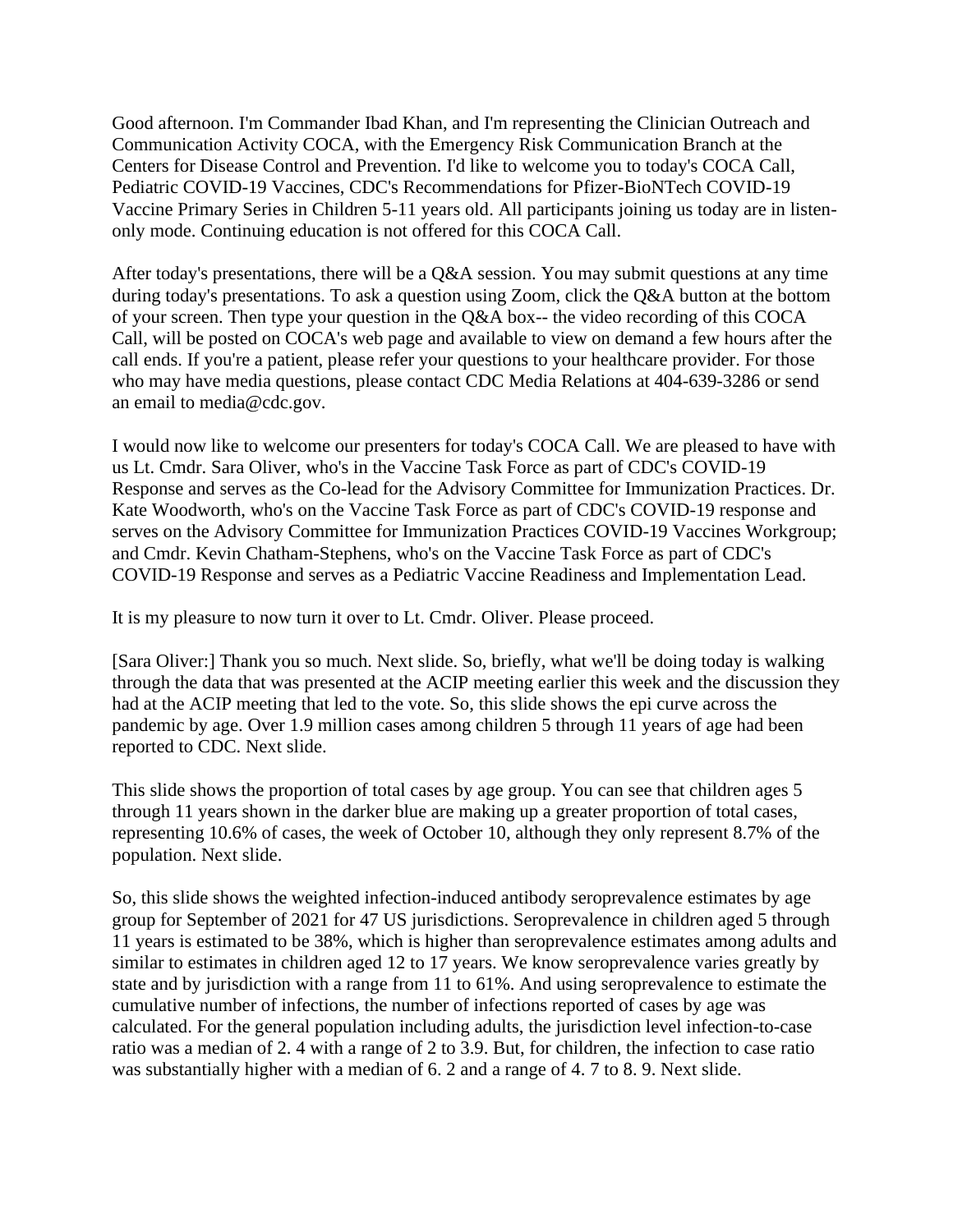So, we compared COVID-19 and influenza associated hospitalization rates among children aged 5 through 11 years using data from COVID-NET and data from the Influenza Hospitalization Surveillance Network or FluSurv-NET. Both are population-based surveillance systems. FluSurv-NET looks at hospitalization rates from October 1st through April 30th of each year, the timeframe that's typical for the US influenza season. Then the gray box is the timing outside of the typical flu season. So, you can see in blue, green and red are the rates of influenza-associated hospitalizations during that flu season for the 2017-2018, 2018-2019 and then the 2019-2020 seasons. And then, for comparison, we extended the hospitalization rates out into the gray box.

So, influenza 2020-2021 rate is in black at the bottom of the graph, it was extremely low, with only nine hospitalizations being reported across all pediatric age groups. This is likely because, during this season, mitigation measures such as school closures and mask wearing were in place, decreasing influenza transmission. During the same time period shown here in yellow is the COVID-19 associated hospitalization rate for children in the same age group. It was calculated for a one-year period of October 2020 through September 2021 because COVID-19 transmission has been occurring throughout the year.

You can see that this in yellow was similar to the influenza associated hospitalization rates for the 2017-2018 and 2018-2019 seasons, the blue and green, but was lower than the 2019-2020 season shown in red. The low influenza hospitalization rate for this past season in black suggests that the annual rate of COVID hospitalizations may have even been much higher than the influenza hospitalization rates during typical flu seasons had the COVID mitigation measures not been in place. Next slide.

As of October 22, there have been over 730,000 COVID-19 deaths reported in the US. The vast majority are in adults. However, we know deaths in children have been reported. Here the counts of reported COVID-19 deaths by age between January 1, 2020, and October 16 of 2021, there were 94 COVID-19 deaths reported among children 5 through 11 years. Among deaths in this age group, COVID-19 associated deaths accounted for 1.7% of all deaths during the same time period. Next slide.

So, overall, as we think about the epi of SARS-CoV-2 in children aged 5 through 11 years, we know there have been 1. 9 million cases reported in this age group. Infections in children are less likely to be reported as cases than infections in adults. Children 5 through 11 years of age are at risk of severe illness from COVID. There have been over 8300 hospitalizations from COVID in this age group alone. The cumulative hospitalization rate for COVID is similar to pre-pandemic influenza seasons, and this is in the setting of the intense mitigation efforts in place over the course of the pandemic.

Hospitalization rates for COVID likely would have been much higher without these mitigation efforts. Then severity is comparable among children hospitalized with fluid COVID with approximately one-third of hospitalized children 5 through 11 years requiring ICU admission. In addition, MIS-C is the most frequently -- is most frequently reported among children in this 5 through 11-year age group, and over 2300 cases of MIS-C have been reported in this age group.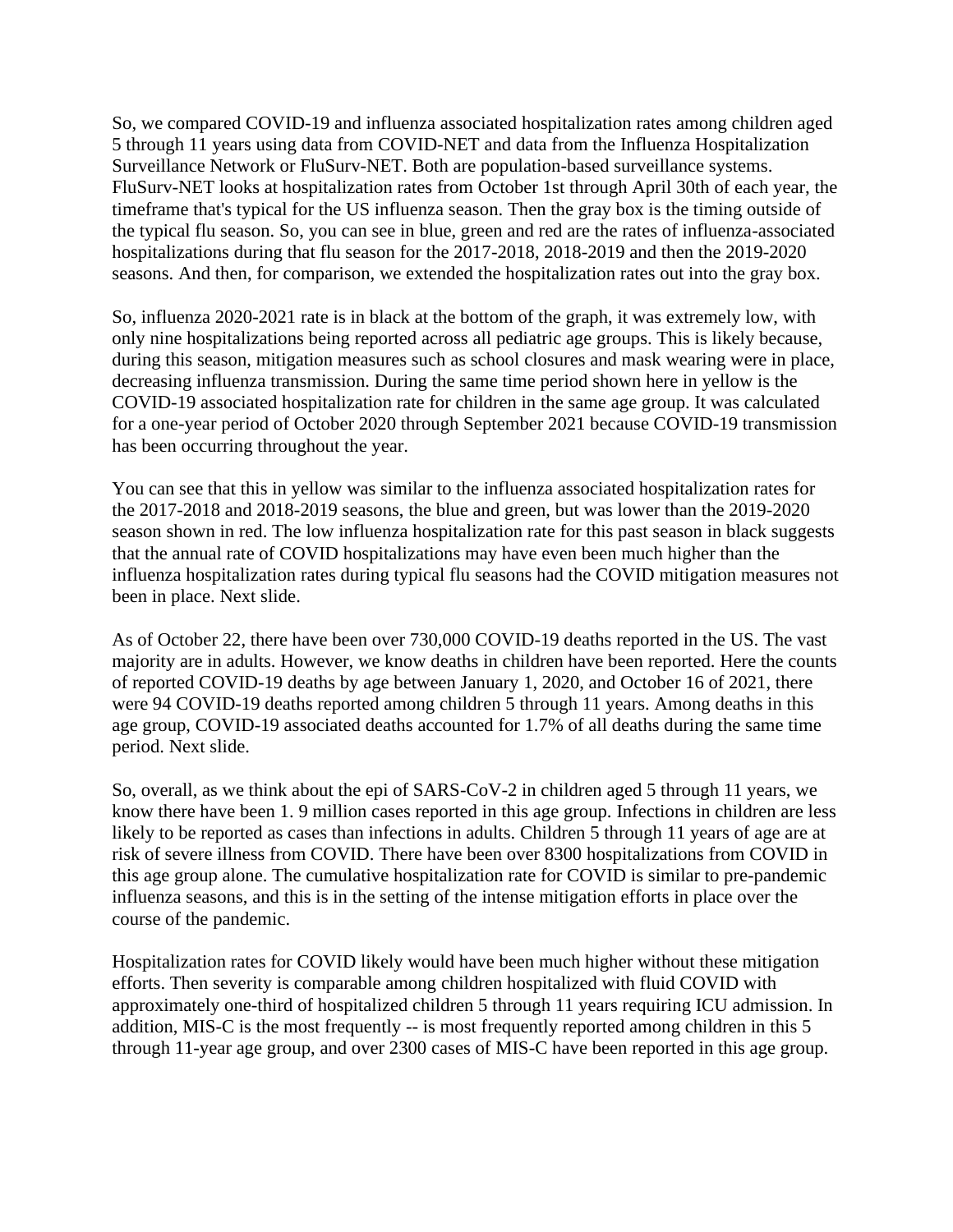Additional post-COVID conditions have been reported in children, and secondary transmission from these young school-aged children can and does occur in household and school settings. We didn't have time for this COCA Call to go through all of this data, the epi data. But the slides are posted on the ACIP website if anybody wants to go deeper into that data. Next slide. Then, as we put this epi for COVID in other context, here we have the annual hospitalizations per year for other diseases prior to when they had a recommended pediatric vaccine. You can see that it varies by disease, but COVID in this 5-to-11 year old population is in line with many of these diseases that we recommend routine vaccination for. Next slide.

And this slide shows the average deaths per year prior to recommended pediatric vaccines. Overall, again, it varies by disease. But COVID in just this 5 through 11-year-old age group only is among the highest deaths across these now vaccine preventable diseases. Next slide.

Through collaborations with the CDC Modeling Team and the COVID-19 Scenario Modeling Hub Consortium, there were multi-model projections that were created to evaluate the impact of vaccination of children 5 through 11 years of age on COVID cases and hospitalizations in this population. The models assumed vaccination started in early November and would have had uptake rates similar to what we see in 12-to-17-year old's. The scenarios project cases prevented in the absence or presence of pediatric vaccination and in the absence or presence of a more transmissible variant. The pool projections show that vaccination in this age group is expected to accelerate the decline in cases we're currently experiencing, reducing the cumulative incidence nationally by an expected 8% from November of 2021 through March of 2022 and estimated to be a reduction of around 600,000 cases. Obviously, the emergence of a more transmissible variant would impact future COVID-19 epi and projected impact, and the models estimate that vaccination of 5-to11 year old's would dampen but not prevent a resulting resurgence. Next slide.

In addition to the severe outcomes of hospitalization, ICU admission and death, missed school is another potential adverse outcome of COVID illness and exposure among children. Numerous reports have described the negative impact on social, emotional and physical health of children with disproportionate impacts on children of color. Here we're showing data from the school dismissal monitoring system, which performs daily systematic searches of Google, Google News and Google Alerts to assess information on unplanned school closures, including the number of districts and individual schools as well as students and teachers impacted. In this school year to date, 2351 schools had unplanned closures, impacting nearly 1. 2 million students. You can see from the map on the right the range of school closures by states. And we also know for the 2020- 2021 school year at least 19,000 school closures occurred in all 50 US states, affecting at least 12 million students. Next slide.

And a larger and growing body of literature describes the numerous indirect impacts of the COVID pandemic on children. While a few are highlighted here, it's by no means an exhaustive list. And we also know for all of these listed, children of color have been disproportionately impacted in these areas as well. Children have experienced worsening of mental and emotional health, widening of already existing education gaps. Children have experienced decreased physical activity and increased BMI, doubling in hospitalizations for new onset type 2 diabetes; decrease in healthcare utilization and routine immunizations; and an overall increase in adverse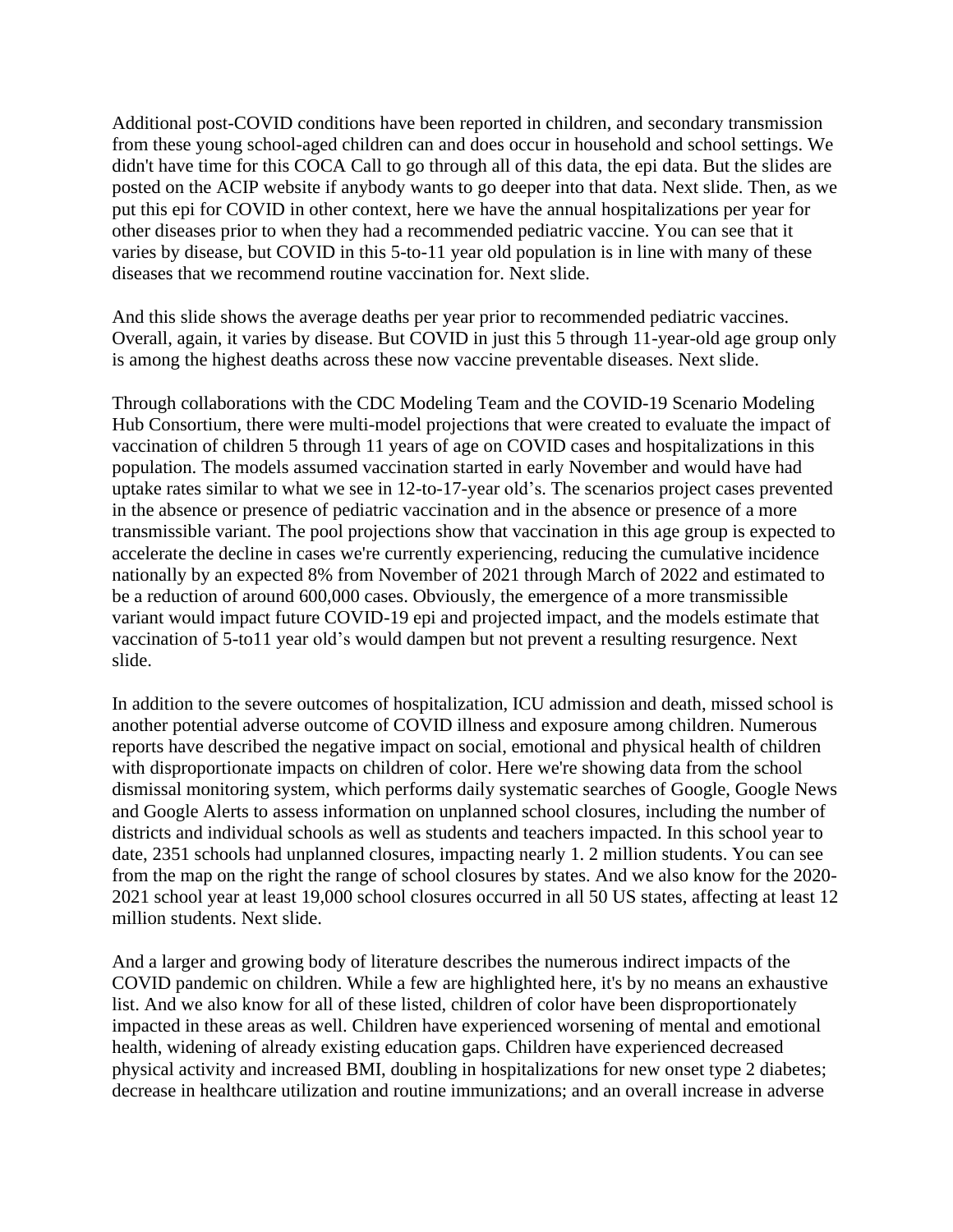childhood experiences, including an estimated 140,000 children that have lost a caregiver to COVID-19 with, again, significant disparities by race and ethnicity. Next slide.

So, in summary, we know children 5 through 11 years of age are at increased risk from severe illness from COVID. This includes hospitalization as well as MIS-C. We know we can see post-COVID conditions in children, and COVID in children leads to missed school for themselves and their communities. Wide use of an effective vaccine would reduce the public health burden of COVID in children 5 through 11 years of age. Next slide.

So now we'll walk through the data from the clinical trials as well as the potential benefits and risks discussed at ACIP. Next slide.

We have data from the Phase 2/3 clinical trial from the Pfizer-BioNTech COVID-19 vaccine. As we look at the ability to prevent lab confirmed symptomatic COVID. There was a 2:1 randomization of vaccine to placebo with a median follow-up time of 3. 3 months in the trial. We chose a primary efficacy endpoint to use the estimate among children with or without prior infection of SARS-CoV-2, as it best reflects what we may see in a real-world estimate. There were three COVID cases occurring at least seven days after dose 2 among 1400 children in the vaccine arm and 16 cases among over 700 children in the placebo arm, which resulted in a vaccine efficacy estimate of 90. 9.

The Phase -- the Phase 2/3 trial was designed in parallel to use immunobridging to evaluate efficacy. The immunobridging studies compare immunogenicity in a group of interest -- so, for example, those 5 through 11 years -- with a comparison group in which efficacy has been demonstrated in a clinical trial so, for example, those 16 to 25 years. The immune response to the vaccine in children 5 through 11 years was at least as strong as the immune response in young adults 16 through 25 years. Based on SARS-CoV-2 neutralizing titers measured one month after dose 2 in participants without evidence of prior infection. Next slide.

On serious adverse events from the initial enrollment group reviewed for all participants who received at least one dose. Serious adverse events on a safety expansion group, which is shown in the box, is also shown with an additional 1500 children in the vaccine arm and over 700 children in the placebo arm. The median follow-up time for the safety expansion group was two weeks. And you can see that none of the serious adverse events were deemed related to the vaccine in this -- in either group. Next slide.

Local and systemic events were solicited from participants in their -- from their parents or legal guardian via electronic diaries for seven days following each dose. Grade 3 or higher local or systemic reactions were reported in 2. 7% of children in the vaccine arm and 1% of children in the placebo arm. Most of these events were grade 3 with one grade 4 event of pyrexia in a vaccine recipient. Events were more common after dose 2. Pain at the injection site, fatigue and headache were the most common events. Next slide.

So that was the data from the clinical trial. ACIP also put this in context with what we know we would be experiencing in the real-world settings so thinking through what we know around COVID-19 vaccines and seropositivity with a focus on children. Specific data on this from the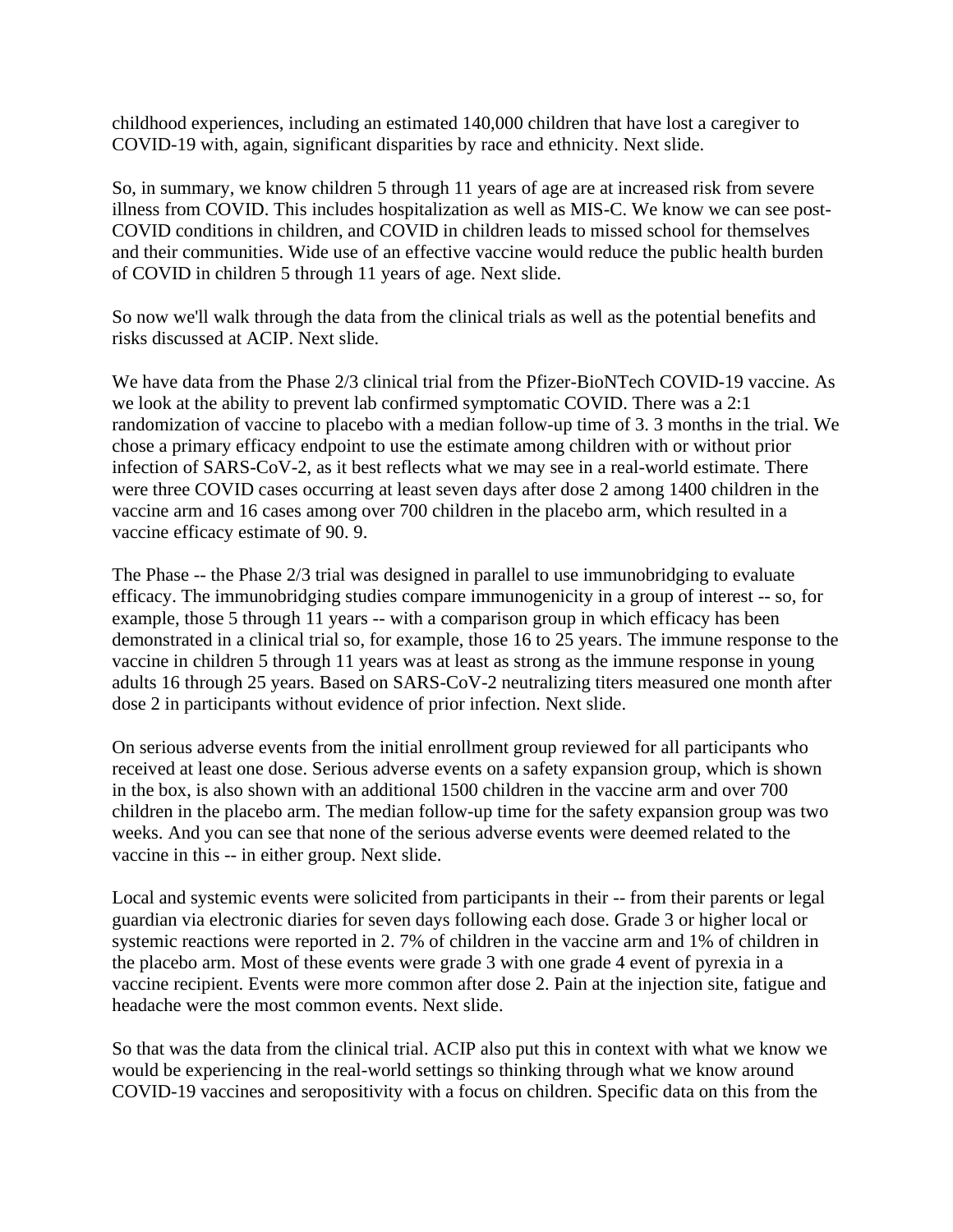clinical trial showed that around 9% of children in the trial were baseline SARS-CoV-2 seropositive. Post-vaccination antibodies were higher in children who were seropositive, and rates of local and systemic reactions as well as adverse events were lower in children who were seropositive. Then from the broader US studies, we heard previously that approximately 38% of children 5 through 11 have evidence of prior infection based on those seroprevalence estimates from the residual commercial lab sera.

Prior infection can result in some protection against infection. But it's not 100%, and it likely decreases over time. We know children have a greater proportion of asymptomatic infection relative to adults. An asymptomatic infection can result in lower antibody levels compared to severe disease. Next slide.

So, when we think through that balance of benefits and risks by seropositive status, we know that the Delta waves -- wave surges of pediatric COVID hospitalizations occurred, even with the known seroprevalence, suggesting that this alone is not sufficient to provide broad protection for children. We have limited data on rates of reinfection in children. Protection against asymptomatic or mild infection is still an important outcome in children. MIS-C typically occurs after asymptomatic or mild infection, and additional post-COVID conditions can also occur after mild infection.

We've administered over 400 million doses of COVID-19 vaccines to those 12 years of age and over, and no concerns have been identified in post-authorization safety surveillance with seropositive adolescents and adults. Individuals 12 through 64 years have seropositivity over 30%. Vaccine recommendations that require serologic testing would place unnecessary barriers to vaccination and would be quite difficult to implement. And while we may have limited data to estimate the impact of vaccination of seropositive children, the risks are minimal. Based on that, the balance of benefits and risks is favorable for vaccination of all children 5 through 11 years. Next slide.

So, we also walked through what those estimated benefits would be. This is the estimated benefits for every million Pfizer vaccine in children 5 through 11 years of age using recent incidents. We're projecting out over six months and using epi from mid-September. You can see for each million vaccinations given, we'd be preventing over 50,000 cases and hundreds of hospitalization and MIS cases in children. Next slide.

We do acknowledge that the recent epi estimate pulls from epi close to the peak of the recent Delta surge. So, we wanted to include other epi estimates for context. We know we're not always great at predicting COVID epi in the future, so we looked back at the pandemic average, smoothing out all the previous peaks and troughs. Those are the rates that are shown on the right with that pandemic average. But using this epi we would even be prevented -- predicted to prevent nearly 20,000 cases of COVID, 80 hospitalizations and 40 NIS cases. Next slide.

So, we balance those benefits when thinking through the potential risks of a vaccine-associated myocarditis. Identified rates of myocarditis are based on data for adolescents and adults receiving a 30-microgram dose of the Pfizer vaccine, which is different than the dose proposed for this age group, which is 10 micrograms. We'll hear more about that in the future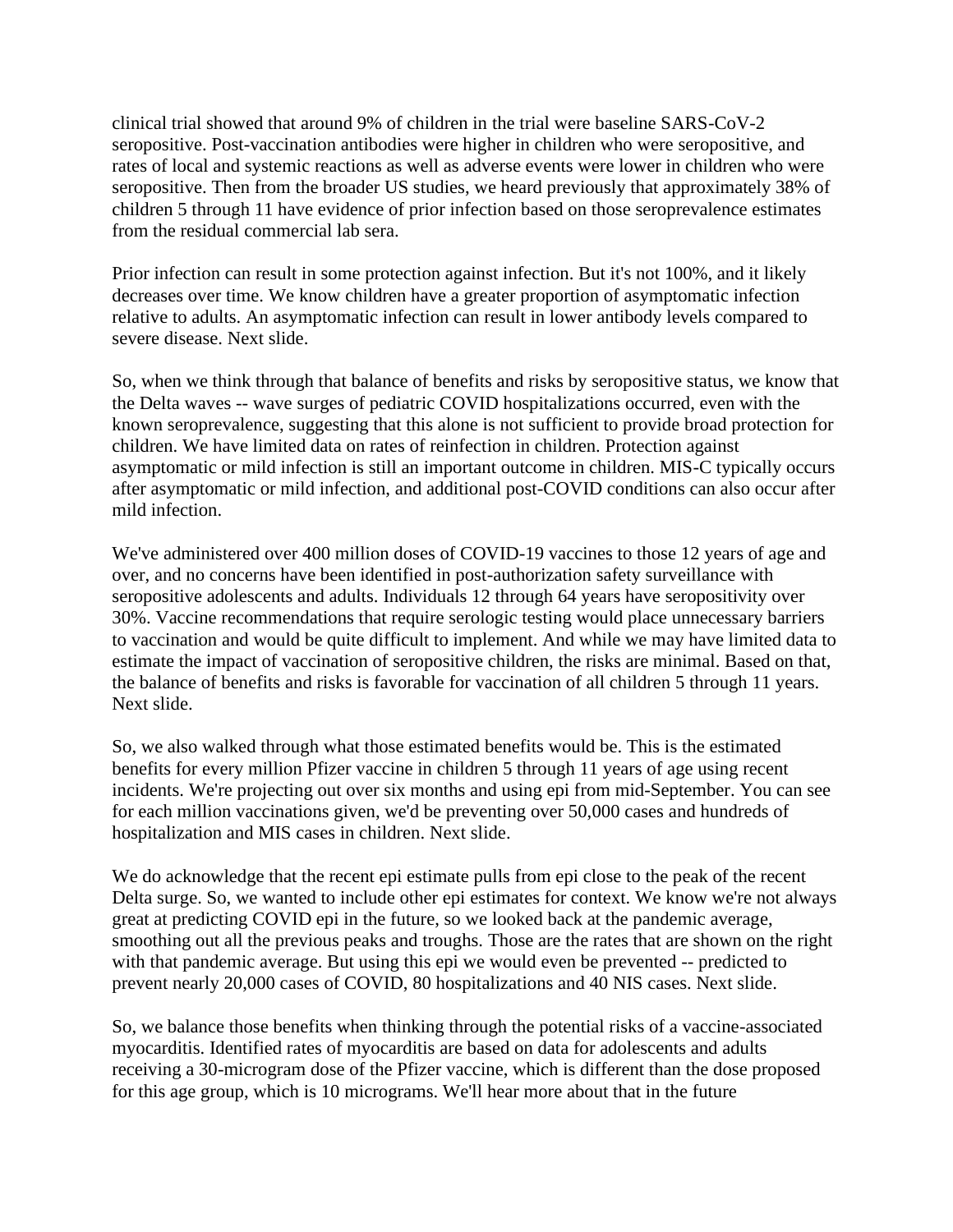presentations. It's a rare event, the myocarditis, but it most commonly occurs in males 12 through 29 years of age; and no cases of myocarditis occurred in the clinical trials in this pediatric population. Next slide.

So, when we think about what the possible risks for myocarditis would be for children 5 through 11 years of age, the rates of myocarditis after vaccination in children this age are unknown. No cases occurred in the trials. And the underlying epi of viral myocarditis varies greatly between children 5 through 11 and children 12 through 17. Myocarditis is substantially lower in children 5 through 11 years of age. In addition, the dose in those 5 through 11 is a third of the dose used in adolescents. Both of these factors predicts that, if seen, any rates of myocarditis after vaccination in the 5-through-11-year-old population would likely be lower than anything that was seen in the 12 to 15 year old's. Next slide.

There was an entire talk on myocarditis at the ACIP meeting. So, for kind of a thorough review of that, I'll defer to that talk. And, again, we can provide the link for the ACIP slides on the ACIP website. But this was a slide from Dr. Oster, the cardiologist's talk. And if you look at this graph on the right, this is rates of myocarditis in the pre-COVID era. And you notice that just the underlying myocarditis in children 5 through 11 really is kind of the lowest rates of myocarditis that we see in a pediatric population. Next slide. So, this shows the rates of myocarditis after vaccination in what we see in the 12-to-15-year-old population per million second doses and could be acknowledging that this is likely an overestimate of anything we would see in the 5 to 11 year old's. Next slide.

So, when we think through the overall benefit risk balance, we include not only the known benefit for the prevention of COVID cases documented in the clinical trial but the broader benefits: prevention of hospitalizations, MIS-c and deaths, as well as the prevention of additional post-COVID conditions. There could be possible prevention of transmission in greater confidence in a safer return to schools and social interactions. Then, for the risks, we have data on the short-term reactogenicity and also the possible risks of myocarditis or other rare events that may be seen after mRNA vaccines. Next slide.

So, the overall summary of benefits and harms, the clinical trial demonstrated that the Pfizer-BioNTech COVID-19 vaccine is safe, immunogenic and efficacious in children 5 through 11 years of age. The trial wasn't powered to assess the rate of rare adverse events, but no cases of myocarditis were seen in over 3000 vaccinated children. As with all analyses we've done previously, the balance of benefits and risks varies by COVID incidents with the largest benefits in a higher incidence setting. But the balance of benefits and risks is favorable, regardless of the seropositivity rates. While many children 5 through 11 may be seropositive, there's an unknown duration of protection for asymptomatic infection in children. And we know that safety data is reassuring in the seropositive population. Next slide.

So, we also looked at several other factors that could go into a pediatric vaccination program and one of the factors being parental intent to have their child vaccinated. Among parents that have been surveyed, 34 to 57% say they plan to get their child vaccinated. This intent varied by several factors. Ninety percent of parents who were worried their child would get COVID reported an intent to vaccinate their child, compared to 7% of parents who weren't worried at all.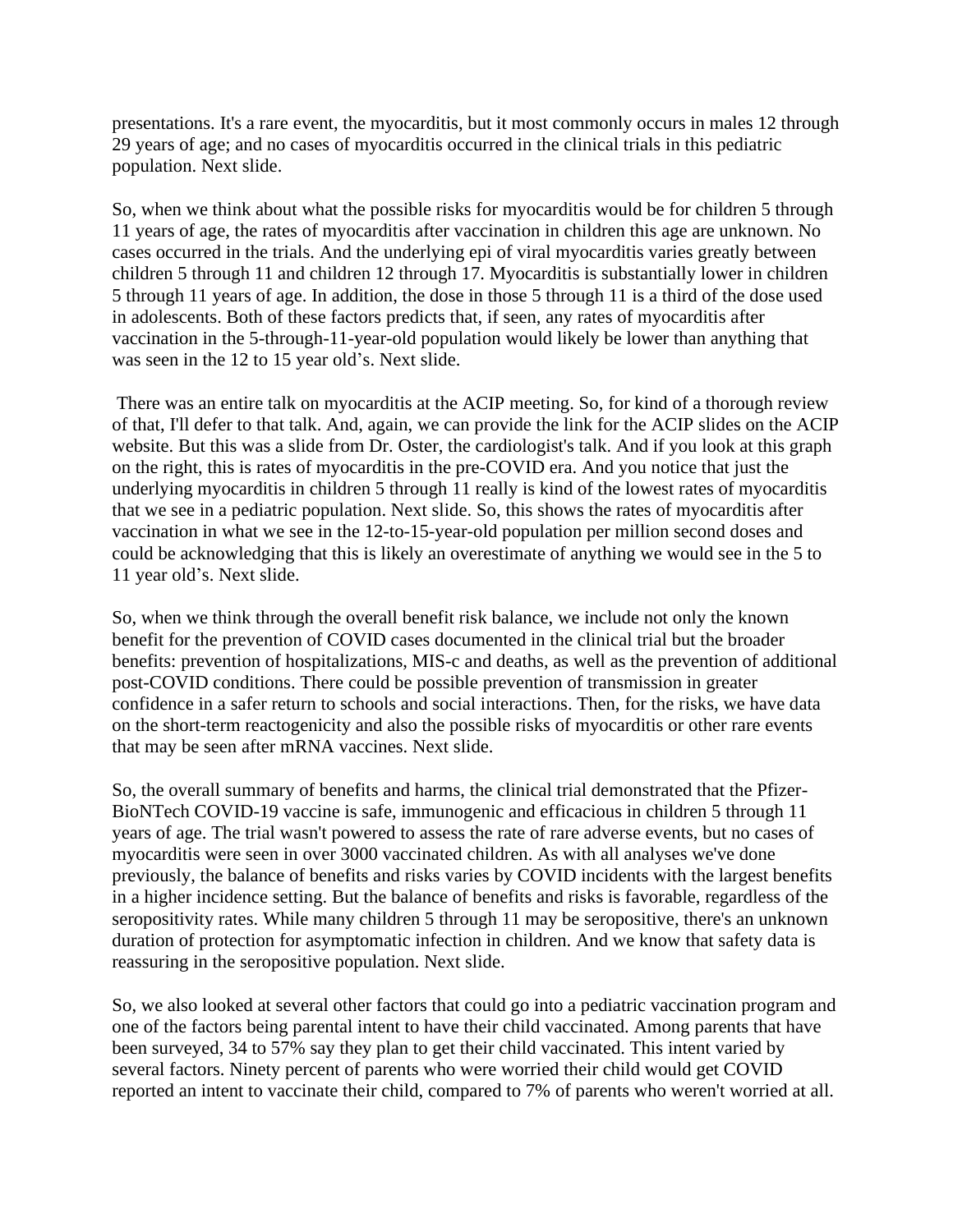In addition, 82% of fully vaccinated parents reported intent to vaccinate their child compared to 1% of parents who were unvaccinated and don't plan to get vaccinated. And we know a recommendation from a child's healthcare provider is so important. Among parents of teens who discussed vaccination with their pediatrician, three-quarters of those whose pediatrician recommended the vaccination say that their child received at least one dose. Next slide.

So, we know that around half of parents say that they're likely to get their child vaccinated. Parents cited concerns for shorter long-term side effects such as fever, anaphylaxis, or myocarditis in their decision to vaccinate their child. And other factors were included in that like their parents own vaccination status or a provider recommendation. Next slide.

So, the ACIP workgroup and ACIP as a whole overall discussed that vaccine policy decisions are made on the balance of known benefits and risks to the individual. But we consider other benefits such as the prevention of transmission, greater confidence in a return to school or social interactions and risks such as extrapolation of myocarditis risk from other ages, as a part of a broader picture. We've experience with over 400 million doses of mRNA vaccines administered to people 12 years of age and over with a reassuring safety profile. And, overall, the benefits outweigh the risk, regardless of seropositivity rates. Next slide.

So, as we think through the direct impact of vaccination on a child 5 through 11, we know we have over 90% efficacy in the prevention of COVID cases. We likely have prevention of COVID-19 related post-COVID conditions, MIS, hospitalization, ICU and death and the possibility for more social interactions and uninterrupted -- uninterrupted school. Next slide.

But we also know that this child is a part of a family. Vaccination of this child could possibly prevent transmission to vulnerable family members. And if children aren't getting sick, parental participation on workforce may be more stable and predictable. Next slide.

And then the child was also within a community. Vaccination of the child could result in lower transmission within schools in the community and could have a more -- help all have a more confident return to in-person learning. Next slide.

So, since the beginning of the pandemic among US children 5 through 11 years of age, there have been 1. 9 million cases, over 8300 hospitalizations, over 2000 MIS cases and at least 94 deaths. Next slide.

COVID-19 is now vaccine preventable, so we have the ability to prevent this burden of disease, future hospitalizations and deaths from COVID-19 in children 5 through 11 years of age. Next slide.

So, the ACIP vote that occurred earlier this week was they recommended the Pfizer-BioNTech COVID-19 vaccine for children 5 through 11 years of age in the US under the FDA's emergency use authorization. Next slide.

So, I'll turn it over to Dr. Woodworth who'll walk through the interim clinical considerations for vaccines in this population.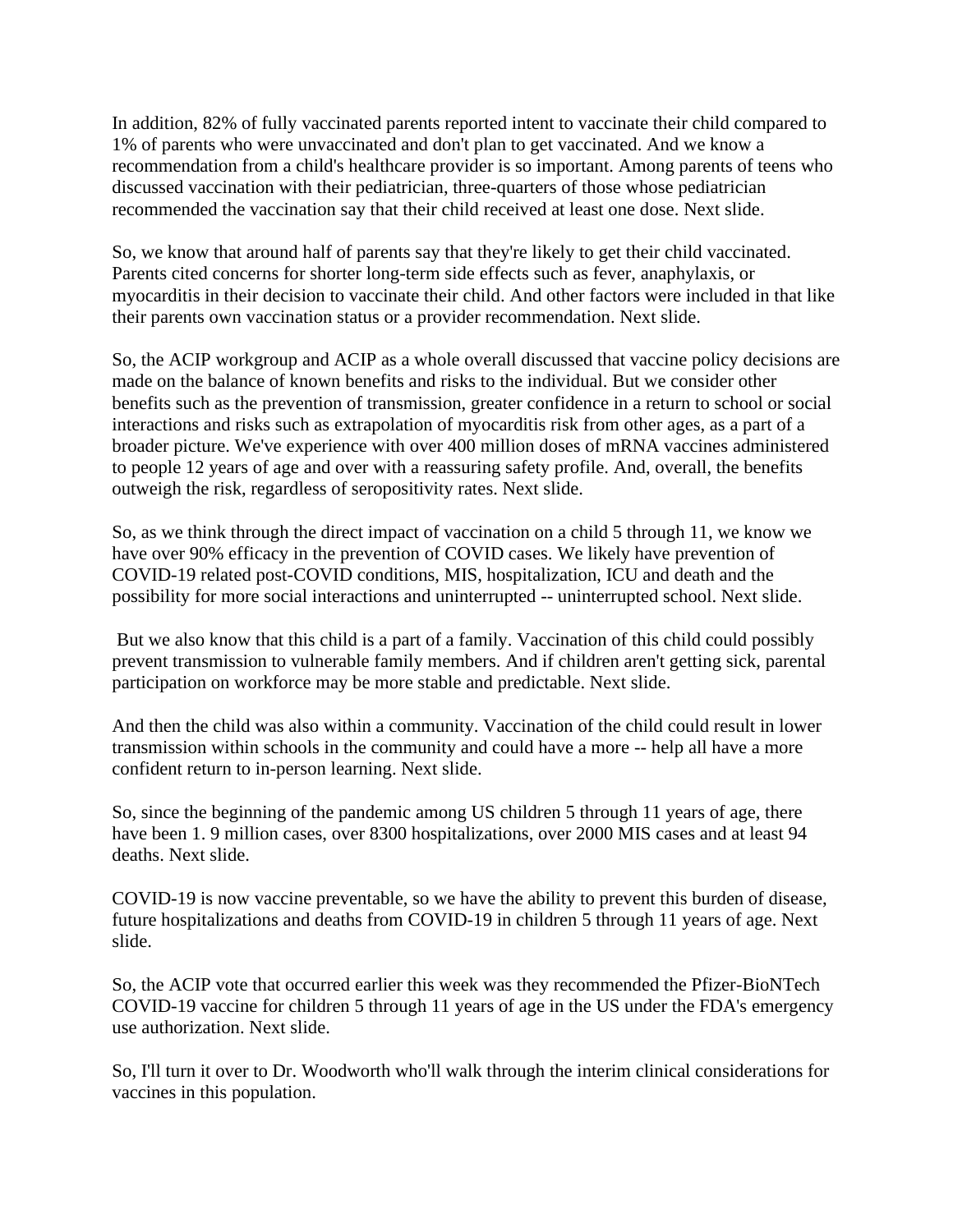[Kate Woodworth:] Thanks so much, Dr. Oliver. So, these interim clinical considerations provide additional information to healthcare professionals and public health officials on the use of COVID-19 vaccines and are informed by the ACIP and CDC's recommendation, data submitted to the FDA and other data sources such as the general best practice guidelines for immunizations and expert opinions. Next slide.

I'll start by reviewing -- reviewing the Pfizer-BioNTech COVID-19 vaccine formulation and dosages. And then I'll go into considerations for vaccine recipients, patients and parent or guardian counseling and end with vaccine formulation -- administration. Next slide.

And next slide. So, the Pfizer-BioNTech COVID-19 vaccine for children ages 5 through 11 years is a new and different formulation than the current formulation for those 12 years of age and older. The 5-through-11-year formulation comes in an orange capped and labeled vial as opposed to the purple vial for those 12 years of age and older. The dose is 10 micrograms, a third of the concentration in the mRNA -- of the mRNA in the purple-capped 12-year-and-older formulation. This formulation also requires a different injection volume and amount of Diluent. The orange 5 through 11 formulation contains 10 doses per vial. Next slide.

The 5-through-11-year orange-cap formulation is stable at ultra-low temperatures for up to six months and can be stored at routine refrigerator temperatures for 10 weeks. Next slide.

Similar to the 12-year-old and older population, children 5 through 11 years of age would receive two doses based three weeks apart. Currently, children ages 5 through 11 with moderate and severe immunocompromised are not recommended to receive an additional or third primary dose. But ACIP and CDC will continue to evaluate data to update these recommendations if needed. Booster doses are not recommended for anyone under eight years of age. Next slide -- 18 years of age. Sorry. Next slide.

Children should receive the age-appropriate vaccine formulation regardless of their size or weight. As opposed to many medications, vaccine dosages are based on age, not weight or body size. And, in general, the formulation and dosage should be based on the child's age on the day of vaccination. However, currently if a child turns from age 11 to 12, in between their first and second dose and received the 5 to 11 10 microgram orange-capped formulation for their second dose, they do not need to repeat the dose; and this is not considered an error under the EUA. Next slide.

So, moving on to some considerations for vaccine recipients, next slide, children with underlying medical conditions may be at increased risk for severe illness from COVID-19. However, as Dr. Oliver mentioned, severe COVID-19 can occur in children with and without underlying medical conditions. COVID-19 primary vaccination is recommended for everyone ages 5 years of age and older, regardless of underlying medical conditions. Next slide.

People with known current SARS-CoV-2 infection should defer vaccination at least until they have recovered from their acute illness, if they have symptoms, and have met criteria to discontinue isolation. Serologic testing to assess for prior infection is not recommended for the purpose of vaccine decision-making. Next slide.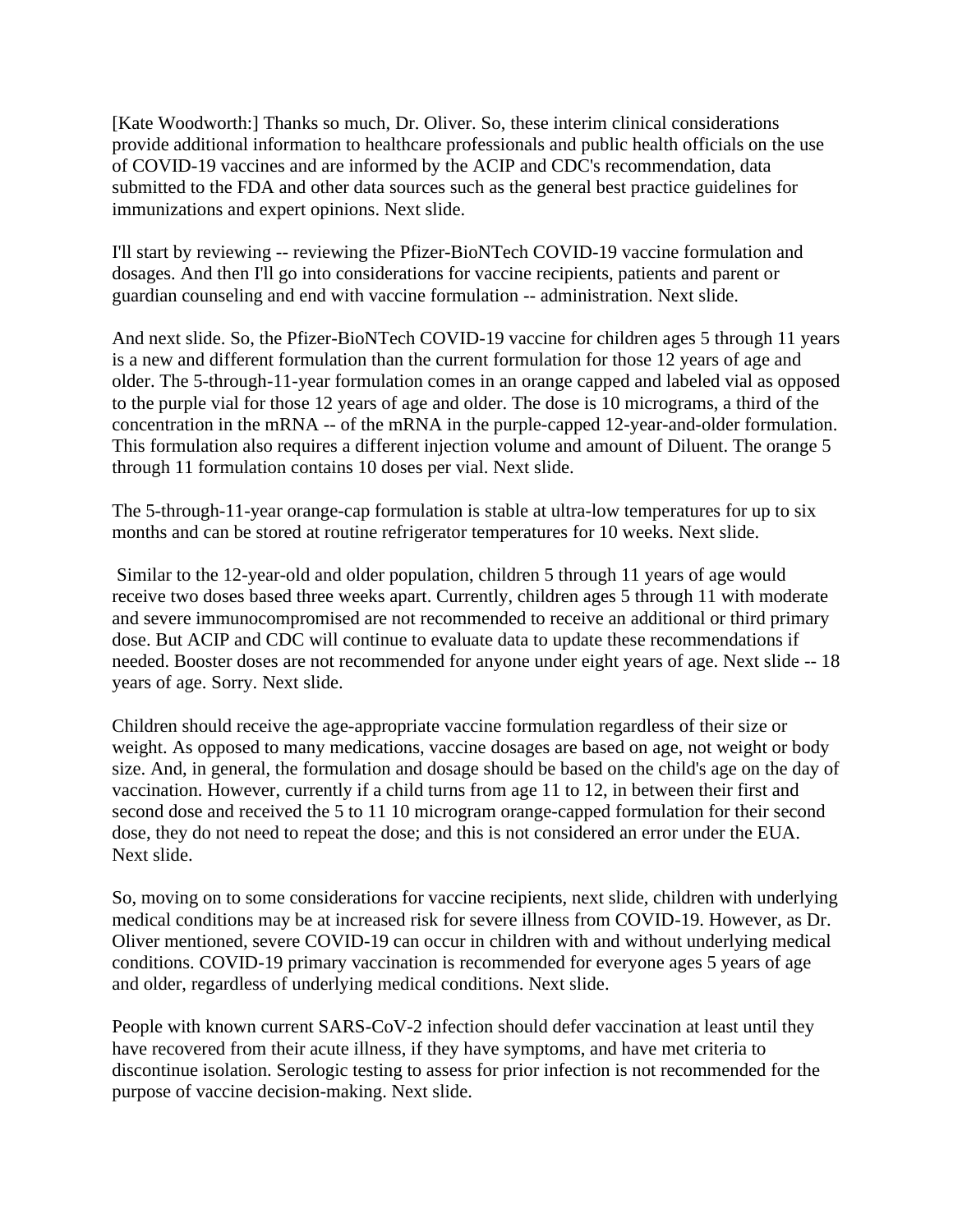COVID-19 primary vaccination is recommended for everyone ages 5 years of age and older, regardless of the history of symptomatic or asymptomatic SARS-CoV-2 infection or seropositivity. More than 7 million adolescents ages 12 through 15 have been fully vaccinated with Pfizer-BioNTech COVID-19 vaccine in the United States. In the general population, there have been no safety concerns associated with vaccination of those who had prior infection. Next slide.

Just to note, there are limitations to antibody testing. Antibody tests cannot determine when a person was infected. Antibody tests greatly vary in their sensitivity, particularly more than three months after infection. People can test positive on commercial antibody tests, even after markers of immunologic response such as neutralizing antibodies have waned. At this time, there is no FDA-authorized or approved tests that providers and the public can use to reliably determine whether a person is protected from infection. Next slide.

And now some considerations for counseling patients and parents or guardians. So based on the clinical trial data that Sara -- Dr. Oliver presented, children may experience fewer side effects than adolescents or young adults, and children with evidence of prior infection may have fewer side effects than those without evidence of prior infection. The expected side effects are similar to those seen in adolescence and include local reactions such as pain, swelling or erythema at the injection site; or systemic reactions such as fever, fatigue, headache, chills, myalgias, arthralgia and lymphadenopathy. The most common side effects were pain at the injection site and fatigue. While preemptive medication prior to vaccination is not recommended, routine antipyretic or analgesic medications can be taken for the treatment of post-vaccination local or systemic reactions if medically appropriate. Next slide.

As Dr. Oliver mentioned, myocarditis and/or pericarditis have occurred rarely in some people following receipt of mRNA COVID-19 vaccines, typically within a few days following receipt of the second dose. The observed risk is highest in males 12 through 29 years of age. The risk of myocarditis or pericarditis after receipt of an mRNA COVID-19 vaccine in adolescents and adults is lower than the risk of myocarditis associated with SARS-CoV-2 infection in adolescents and adults. Next slide. FDA has authorized and ACIP has recommended the Pfizer-BioNTech COVID-19 vaccine in children ages 5 through 11.

Based on the determination that the benefits of COVID-19 vaccination outweigh risks in this population, people receiving mRNA COVID-19 vaccine, especially males aged less than 30 years, should be made aware of the possibility of myocarditis or pericarditis on receipt of mRNA vaccines and should seek care for symptoms of chest pain; shortness of breath; feelings of having a fast beating, fluttering or pounding heart; and any cases of myocarditis or pericarditis after vaccination should be reported to the Vaccine Adverse Event Reporting System. Next slide.

And some considerations about administration, so COVID-19 vaccines may be administered without regard to timing of other vaccines. This includes simultaneous administration of COVID-19 vaccine and other vaccines on the same day. This is all the more important as we begin influenza season to ensure that children are protected against both influenza and COVID-19 vaccines. If multiple vaccines are administered at a single visit, they should be administered at different injection sites separated by one inch or more. For younger children ages 5 through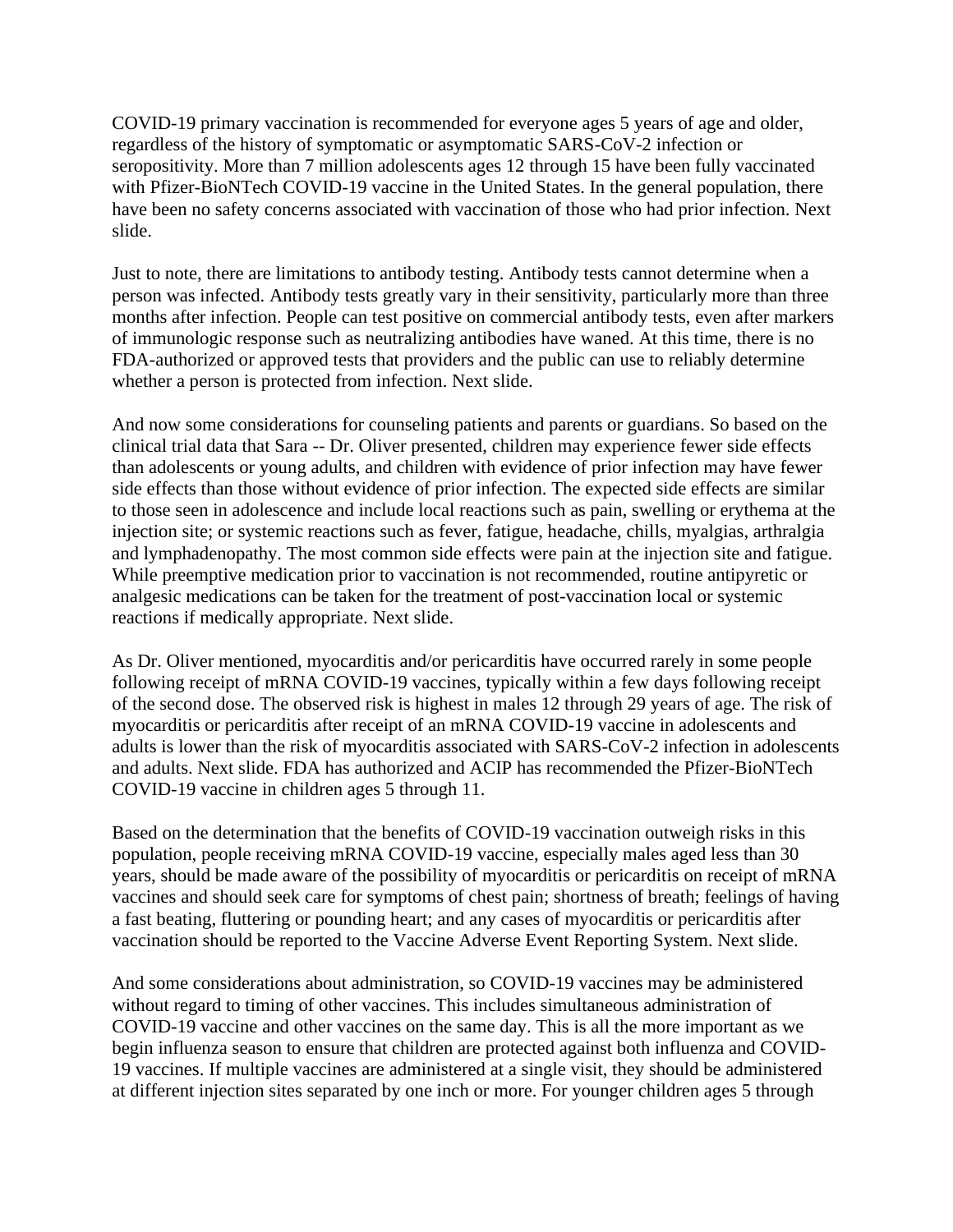10, if more than two vaccines are injected into a single limb, the vastus lateralis muscle of the anterior lateral thigh is the preferred site because of greater muscle mass. Next slide.

With the new formulation, there are additional possible administration errors. The clinical considerations website listed here and provided on the website for the COCA Call provides a table of possible administration errors as well as actions to take after an error has occurred. Next slide. We are updating many current tools to help providers get the information they need to provide these vaccines safely. And, as a reminder, all of the information discussed here can be found on the Interim Clinical Considerations For Use of COVID-19 Vaccines website, which has been updated to include information on children ages 5 through 11. Next slide.

The safety monitoring processes for COVID-19 vaccines are very robust, and healthcare providers play an important role. Here are ways that you can help. First is to report any adverse events to the Vaccine Adverse Event Reporting System or VAERS, even if you aren't sure if the vaccination caused the adverse event. Information on VAERS is included in the additional resources on the COCA website for this event. Additionally, encourage your patients' parent/guardians to enroll them in v-safe. Next slide.

I'd like to thank the many individuals who worked on these considerations. Next slide. And next slide. And I'll turn it over to Dr. Chatham-Stephens. [Kevin Chatham-Stephens:] Great.

Thanks so much, Dr. Woodworth. Can we go on to the next slide, please. We're going to pivot a bit and talk a bit about the planning that went into the launch of this vaccine because we know there's been a lot of work done at the federal level as well as at the jurisdictional level by our clinical partners, etc., to make sure that everyone is prepared for this vaccine. So, we just wanted to talk through some of those activities.

So, first, I'd really like to start off with some of the high-level implementation goals that we've had for the 5-to-11-year-old vaccine program during the past several months. You know, the first goal was really to reach the most and to meet families and children where they are as much as possible by enabling access to an availability of vaccine providers where populations are most likely to seek vaccination. Second, we wanted to ensure vaccine access for vulnerable and underserved pediatric populations. The third goal was to minimize any potential delays between FDA authorization of the vaccine and the initial rollout. And, finally, the fourth goal was to disseminate timely clinical guidance to jurisdictions and providers, and that's one of the reasons why we're here today. But to really achieve each of these, we're harnessing the existing robust pediatric vaccination network in the US, complementing that network with additional sites and building on successes and lessons learned from the adult and adolescent vaccine programs. Next slide, please.

Now we'll walk through our approach for reaching children through a variety of different clinicians and settings. In that first row, we have pediatricians and other pediatric providers such as family practice docs and nurse practitioners caring for patients in a medical home, which is the optimal location for many children to be vaccinated. Clinical settings such as federally qualified health centers or FQHCs, rural health clinics, health departments, Indian health service clinics among others can help ensure vaccine equity and broad coverage. We know,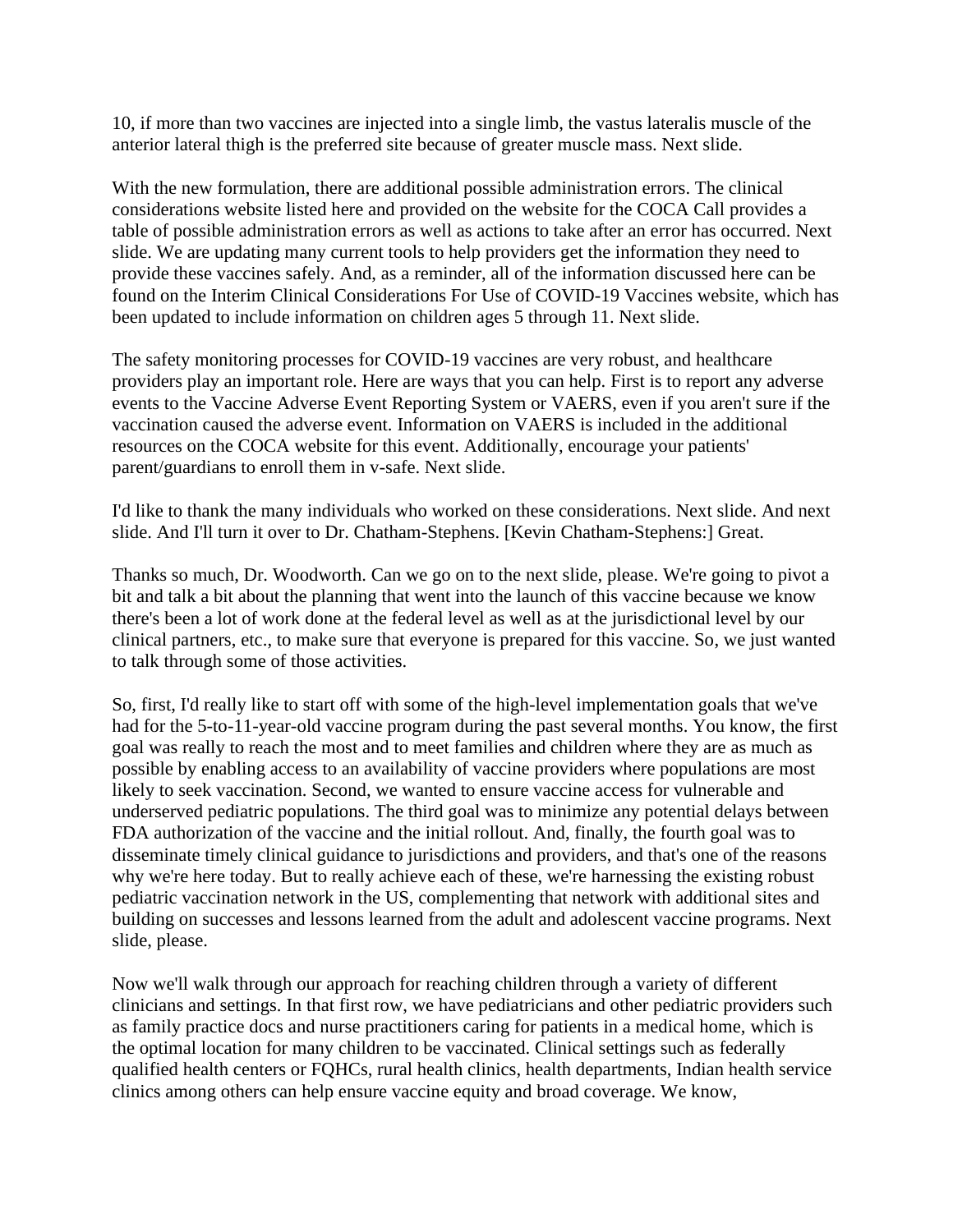unfortunately, that not every 5-to-11 year old has a medical home, so the medical home will be complemented by other vaccine providers. For example, in the second row, pharmacies will be leveraged to administer vaccines to children who may not seek or have access to care in a pediatric practice.

In addition, in that last row, schools can partner with vaccine providers such as health departments, pediatric clinics, FQHCs and pharmacies to host vaccination clinics at school. These school-located vaccination clinics can provide a convenient option for parents and caregivers who may experience challenges taking their child to a clinic. Next slide, please.

And, as announced recently by the White House as part of several key initiatives, more than 100 children's hospitals will also set up vaccination sites. These will be a critical part of efforts to provide vaccine access for all children but especially those with underlying medical conditions. And to really complement all the previous settings, jurisdictions may also use temporary community clinics, leveraging experience with these clinics from the adult and adolescent vaccination programs. Next slide, please.

So now we'll dive into a couple of slides about how jurisdictions have been planning for the 5-to-11-year-old vaccine. In late September, we surveyed jurisdictions to learn more about how they planned to use different types of vaccine providers and settings. Fifty-eight jurisdictions responded to this question regarding which providers they planned on using to deliver the vaccine. Please note that these options were not mutually exclusive. As you can see on the slide, jurisdictions seem to be using an all-the-above approach with most jurisdictions planning on using large pediatric providers, VFC providers, pharmacies, temporary community vaccine clinics and school-located vaccine clinics. Next slide, please.

In a follow-up survey, we asked jurisdictions to rank the settings in which they anticipated most children 5 to 11 years old would be vaccinated. Here we're showing the settings that were ranked either number one or number two by jurisdictions out of eight different options. Pediatric providers were the most highly ranked, followed by FQHCs and rural health centers, health departments and pharmacies. Next slide, please.

Next, I just want to show some data from a parental survey conducted by the University of Iowa, RAND and CDC in late September, early October. Among just over 1000 parents of children 5 to 11 years old, almost two-thirds felt comfortable having their child vaccinated in their regular doctor's office or clinic, followed by the pharmacy in another doctor's office or clinic. Approximately a quarter of parents felt comfortable having their child vaccinated at school with a parent present, and about 15% without the parent present. So surveys of both jurisdictions and parents do indicate that, you know, 5-to-11-year-old children will most likely be vaccinated across a variety of different settings. Next slide, please.

And I'll finish up with just a couple slides describing some of the support that we at CDC have provided to jurisdictions. As mentioned previously, we've conducted a couple jurisdictional surveys to help guide outreach and planning and identify key issues. We've also disseminated an Operational Planning Guide and some preliminary information about the Pfizer-BioNTech vaccine. The Operational Planning Guide included some key information about the vaccine,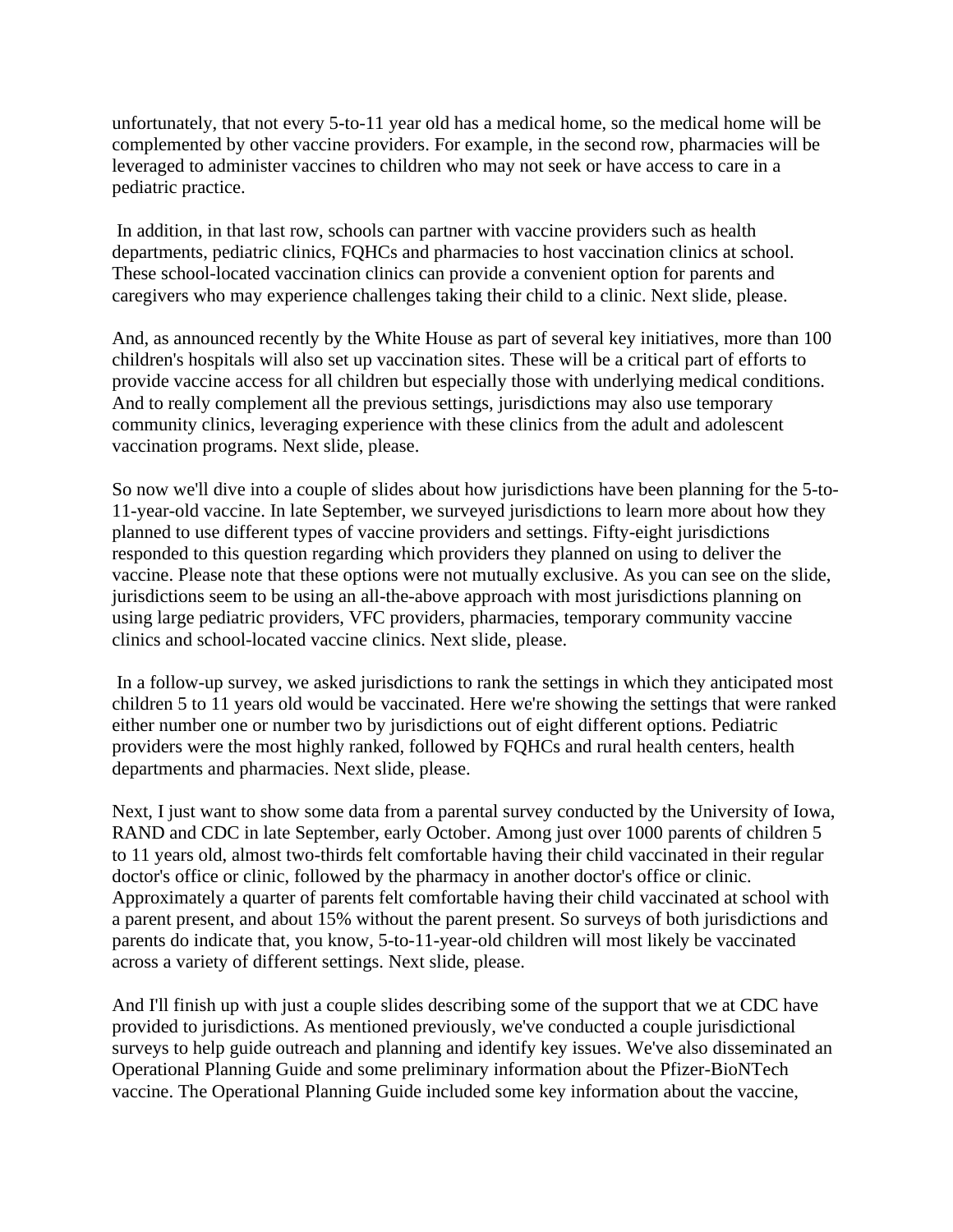assumptions to inform planning and strategies for jurisdictions to consider implementing as they roll out the vaccine.

For example, a checklist in that document included various tasks, such as jurisdictions routinely evaluating the adequacy of the provider network, identifying gaps and whether additional vaccination locations such as FQHCs, pharmacies, school-located vaccination clinics or rural health clinics may be needed to further increased equitable access and ensure vaccine equity. This particular document is available on the CDC webpage pictured on the right. And the document about the vaccine included a side-by-side comparison of the adult adolescent formulation and the formulation of 5 to 11 year olds'. Next slide, please.

CDC is also working to provide guidance on in support of school districts partnering with pharmacies to conduct school-located vaccine clinics. Some of our many resources for schools are available on the webpage pictured on the right. We've also conducted numerous listening sessions with a variety of public health, clinical and other partners to hear about potential challenges in the rollout of the vaccine and what resources CDC or others could provide to help facilitate the rollout. Next slide, please.

And, with that, I wanted to thank you all for your attention. And I'll turn it back to Cmdr. Khan. Thanks so much.

[Ibad Khan:] Presenters, thank you so much for providing our audience with such timely information. We will now go into our Q&A session. In addition to our presenters, we would also like to welcome Capt. Tom Shimabukuro, Mr. Chris Duggar and Dr. Sujan Reddy to our Q&A session. For our audience, please remember to ask a question using Zoom. Click the Q&A button at the bottom of your screen. Then type your question. And please note: We receive many more questions than we can answer during our COCA Call.

So, our first question for presenters is, are there any different vaccine contraindications for this patient population than either the adults or the adolescents that we should be aware of?

[Kate Woodworth:] Hi. This is Kate Woodworth, and I can take that question.

So, the contraindications are really the same, regardless of age. And so, the contraindications are really around the severe allergic reactions such as anaphylaxis. And so, history of severe anaphylactic reaction at their previous dose or a component of the COVID-19 vaccine or a known diagnosed allergy to a component of the COVID-19 vaccine. And, again, that information can be found on the clinical consideration's website.

[Ibad Khan:] Thank you very much. And we have received multiple questions about what to do when a patient receives their first dose as an 11-year-old and in between the interval waiting for the second dose, the patient turns 12. You mentioned about that -- the dosages and how it would not be an EUA error. However, we have audience members that are asking would it be -- can you say if it's okay for that child and as a 12-year-old to receive the adolescent dose?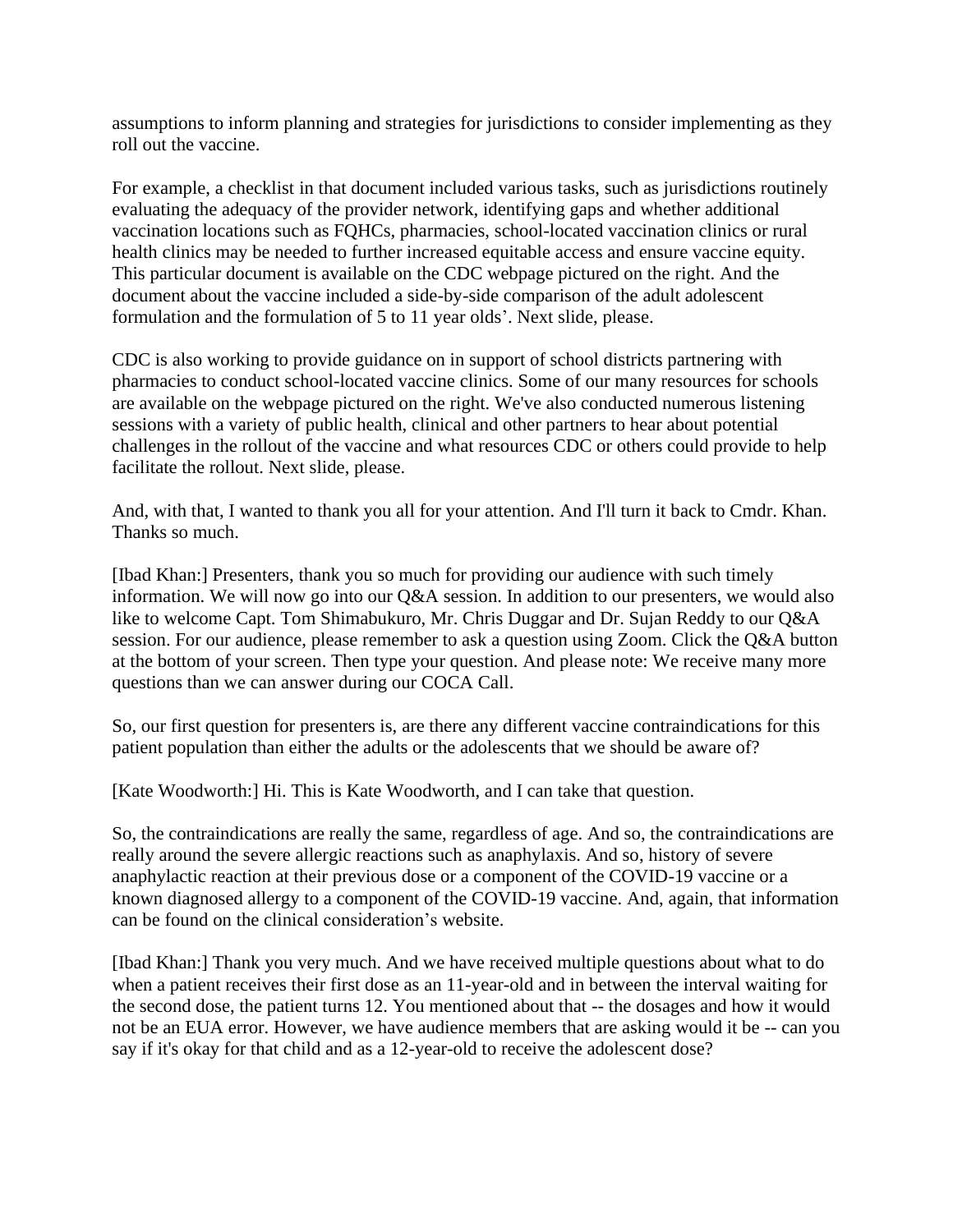[Kate Woodworth:] Yeah, sure. Happy to clarify this. But I do think it's important, and we are getting a lot of questions about this. So, generally, we are recommending that the child received the vaccine based on their age the day of vaccination. And so, if you have a child who is, you know, 12 years and one month of age and is starting their vaccine series, we would recommend they receive the age appropriate 12 and older vaccine formulation. In the scenario that a child starts their vaccine series when they're 11 years of age and will be getting their second dose when they're 12, we still have that same general recommendation that they should receive the vaccine based on their age the date of vaccination.

However, the UA does allow some flexibility here. And so, what the UA actually says is that they may receive for either dose, either the formulation for children ages 5 through 11 or the formulation for children 12 years of -- or individuals 12 years of age and older, so that's really where there's some flexibility. However, if the child is starting their series and they're 12 years of age, regardless of their, you know, weight or their size, we would recommend they receive the age appropriate 12 year and older formulation. I hope that answers some questions. But, again - and we will have this information on the clinical considerations website. I know a lot of providers and parents will be asking this question as well.

[Ibad Khan:] Thank you very much for that. And, again, to reiterate, if you're looking for some of these additional resources, please visit this COCA Calls landing page at emergency.cdc.gov/coca. And you'll be able to find a lot of these resources as well as links to CDC's COVID-19 page.

Our next question is also something we're seeing multiple questions on, and that's just to revisit and explain a little bit about the differences or changes in the formulation between the adult and adolescent dose as well as for this patient population and any guidance that you have for providers to be able to effectively counsel their patients' parents regarding these changes or differences.

[Kate Woodworth:] Yeah. So, this is Dr. Woodworth, and I can start. But, other panelists, please feel free to jump in. So, the difference in the formulation has to come -- comes down to a difference in the buffer that was used, which I've seen pop up in a few questions and as well. And so, this buffer allows for greater stability and also greater certainty in the concentration of mRNA in this vaccine. So that was really one of the drivers behind the change in the formulation. But the active ingredient remains the same. And so, we can actually find the full list of ingredients on this clinical considerations website if you have questions to find out exactly what ingredients are in which formulation.

But that's one of the reasons that we're saying that the two formulations are not interchangeable, and children should get the age appropriate vaccine rather than just drawing up a third of the dose. We're not recommending that. We are recommending they receive the age appropriate vaccine. I don't know if any other panelists want to add to that, but I hope that answers the questions.

[Sara Oliver:] This is Dr. Oliver. I'll just add and, again, see if others -- because I know that this has been a question. But I would just point that both of these, the PBS buffer and the Tris buffer,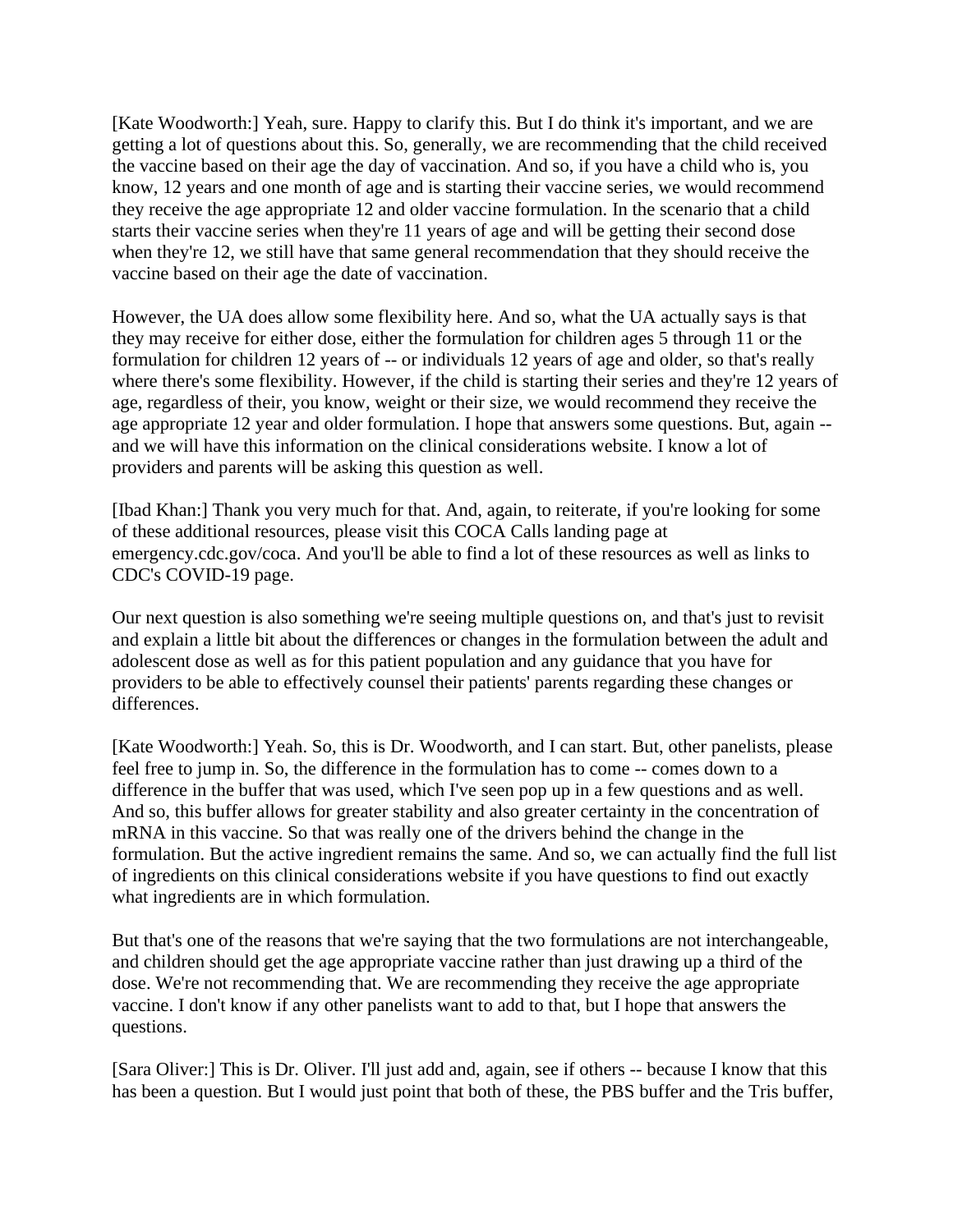which are the two buffers used in the mRNA vaccines, are very safe, well-studied, you know, buffers that are used in a variety of medications. So, it's not a novel, new never-used-before buffer. It's just a slightly different one, as they adjusted the dose down they needed again to a slightly different buffer to ensure the exact dose to make sure that you are getting exactly 10 micrograms. But a traditional buffer that is used in other kind of ingest -- injectable formulations.

[Sujan Reddy:] And just to add to this, this is Sujan Reddy. And the excellent question about the tromethamine specifically, and that is the same buffer that's actually in the Moderna vaccine as well. And so, like Dr. Oliver was saying, it's used in a lot of other vaccines, including the Moderna one. Thanks.

[Ibad Khan:] Thank you very much. That's very helpful information. Along similar lines regarding administration, storage, etc. , can you revisit how long the pediatric -- this new pediatric formulation can be kept at room temperature if undiluted or unreconstituted? Or how long can it be kept if the diluent has been added at room temperature, that is?

[Kate Woodworth:] Yeah. So you -- I don't know if you are able to go back to the slides, but I think on slide 40 I did have this, the pediatric -- or, sorry, slide 41. But this new formulation is stable at the ultra-low temperatures for up to six months and can be stored at the routine refrigerator temperature so 2 to 8 degrees Celsius for 10 weeks. And I don't know if Chris Duggar wants to say anything about the differences between diluted versus not diluted.

[Chris Duggar:] Sure. This may be buried in the UA fact sheet. So sorry if it's been difficult to find. We'll make sure you can see it easily. But it can be held up to 12 hours after dilution reconstitution. We do know that the fact sheet tells you to give it 30 minutes to thaw, and that does not cut away from your 12 hours of use once you've diluted it.

[Ibad Khan:] Thank you very much, all. Next question is regarding v-safe. The question is, if parents have been vaccinated themselves and they signed up for v-safe, are they still able to register their children for v-safe, and can they use their same contact information if they're registering multiple children for v-safe upon immunization?

[Tom Shimabukuro:] Hi. This is Tom Shimabukuro with the Immunization Safety Office. I may not able -- may not be able to provide specific details on the registration process. That information is available online. And, also, when you attempt to register, it'll walk you through the process. But a parent can register a child, can register on behalf of the child through their own smartphone. And you can -- there is the capability to register multiple individuals on the same smartphone number. So, each individual person does not have to have a separate smartphone. You're allowed multiple registrants on the same smartphone. And, again, parents can register on behalf of their children.

[Ibad Khan:] That's great. Thank you for that information. Our next question asks, What guidance can you provide -- give providers when it comes to counseling parents and addressing the concerns regarding cardiac adverse events?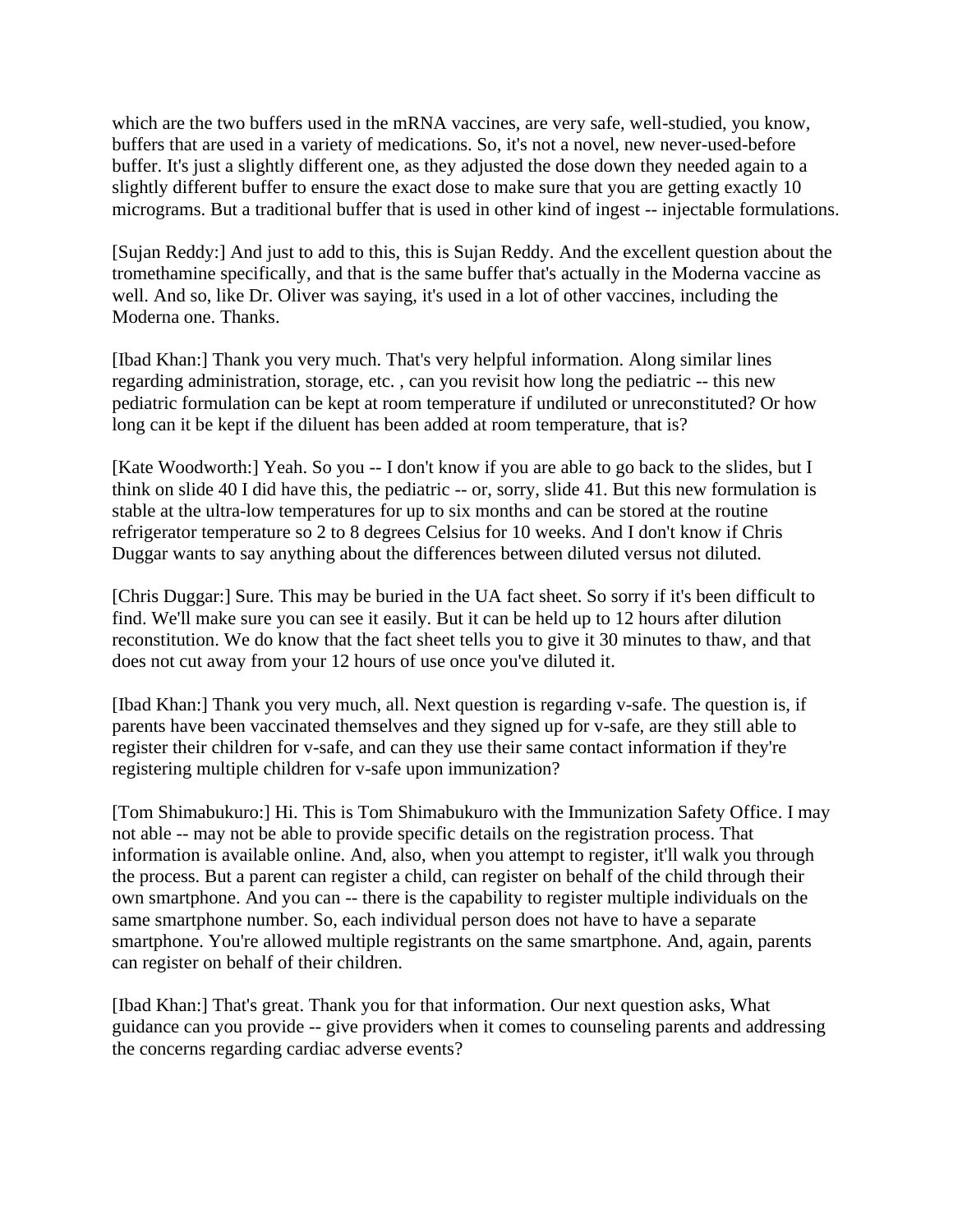[Sara Oliver:] This is Dr. Oliver. I'm happy to walk through that and then maybe somebody else can talk about kind of the communications materials that we are working on or will have around this. So, you know, I think, as we've learned with the mRNA vaccines, this is, you know, something that I think parents are -- have been hearing about and are used to being concerned about. Ultimately, I think there's two aspects of this. The first is, you know, we don't know what we're going to see after the 5-to-11-year-olds. We have every expectation that we're actually -- if we see it at all, it will be lower in the rates of myocarditis, both the fact that it's a lower dose, as well as the fact that just the underlying epidemiology of myocarditis is very different in this population. It really tends to be, if you look at it kind of driven by a, you know, adolescent puberty boy thing, which, you know, would be less of a concern in this 5-to-11-year-old population.

The other thing is we know that COVID infection can cause MIS-C, can cause heart inflammation, can cause myocarditis. And so, protection against, you know, COVID associated heart conditions would be important as well. Again, in Dr. Oster's slides at ACIP, he talks about - - really walks through, if we look at the vaccine-associated myocarditis is mild and tends to resolve quickly. They're doing some long-term follow-up. And Dr. Shimabukuro, let you -- you go through that. But the outcomes, you know, cardiologists, over 90% of these kids when they were followed with their cardiologist at three months were completely resolved, the ones that had any myocarditis associated with vaccination. And that's compared to what they're seeing with MIS where many of those kids are having kind of long-term consequences related to other forms of myocarditis.

So, Dr. Shimabukuro, if you want to say anything else about kind of the fantastic work you guys are doing with myocarditis.

[Tom Shimabukuro:] So from our monitoring of reports of myocarditis to VAERS and monitoring for myocarditis in other safety monitoring systems, the -- most of these patients symptomatically recover fairly after their myocarditis event. Hospitalizations tend to be short, and patients respond well to conservative and supportive treatment and are discharged quickly and do well. But you really need to follow these patients out at least three months after their myocarditis event to assess recovery status of the heart. And we are in the process of implementing an enhanced surveillance project to follow these individuals out. We're doing that both through following up on VAERS reports and also following up on cases in another electronic health record system called the Vaccine Safety Data Link.

Those -- that process is ongoing. But the preliminary information we have, both from serving the patients and from serving the doctors and checking on tests, imaging tests and lab tests and medication use and from checking electronic health records are reassuring that, you know, most - - in general, most of these patients are doing well and reported that they have recovered and are not experiencing any residual symptoms. And of the healthcare providers that we've been able to recover, most report that their patients have recovered or have probably recovered pending some further information. And the test results and laboratory tests, the laboratory results have generally normalized; and so, these patients do appear to be doing well. We're continuing to follow up and should have more information in the coming months.